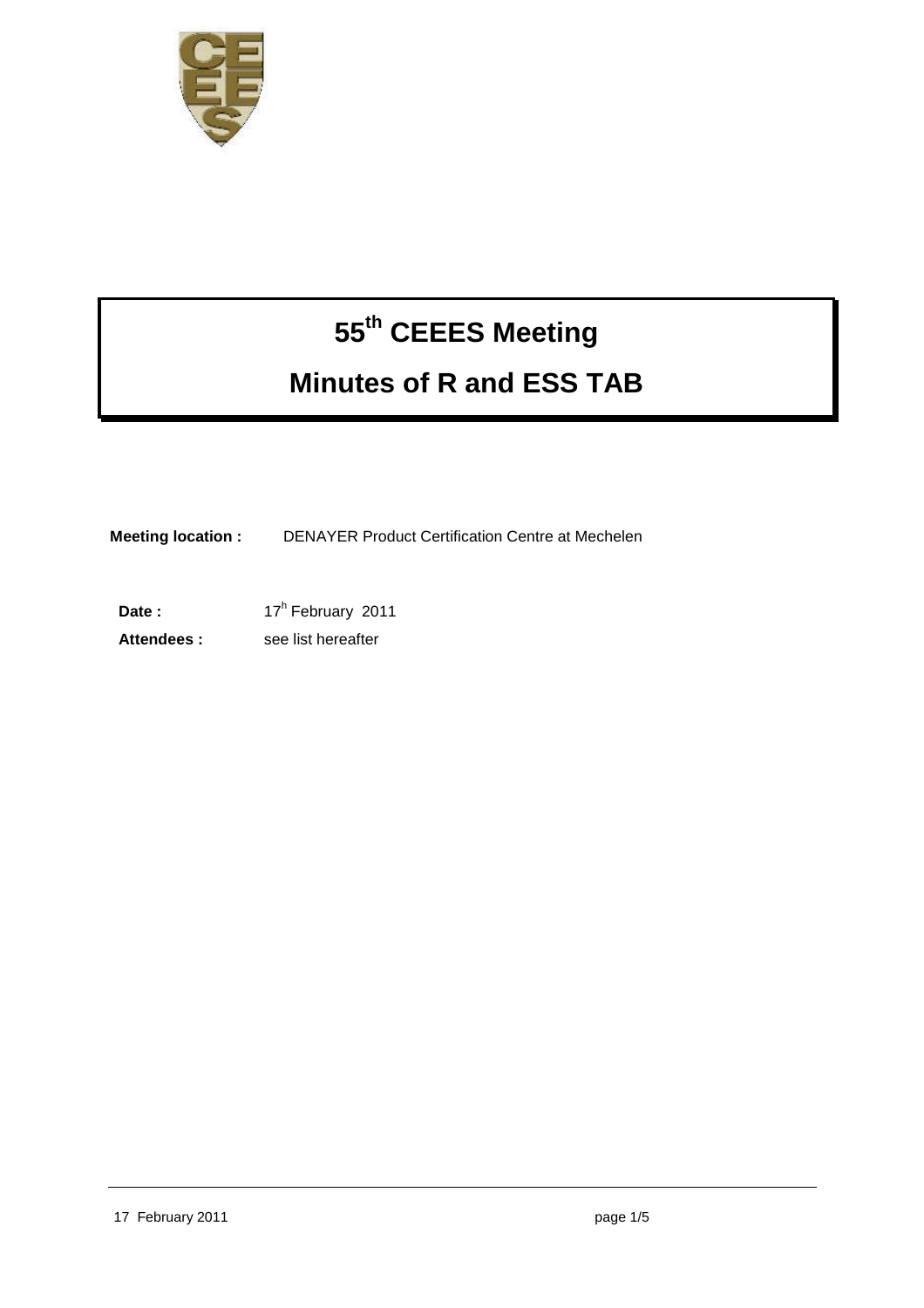

# **1 ADOPTION OF THE 54th TAB R&ESS MEETING MINUTES**

The minutes were adopted.

# **2 APOLOGIES FOR ABSENCES**

Henri Grzeskowiak and Colin Weetch have sent apologies for their absence. Present were 4 members: Werner Wittberger, Helge Palmen, Boudewijn Jacobs and Harry Roossien (chaired and minutes).

# **3 INTRODUCTION OF (NEW) MEMBERS**

There were no new members in this TAB's meeting. The attendance was very different from previous meeting. It was suggested to make an overview of core members and virtual members, where it was referred to the set-up some years ago. Below a proposal in order of structural participation and first attending year.

| <b>Core Members</b>      | <b>Virtual Members</b>    |  |
|--------------------------|---------------------------|--|
| Henri Grzeskowiak (ASTE) | Michel Holy               |  |
| Colin Weetch (SEE)       | Sami Millyniemi           |  |
| Helge Palmen (KOTEL)     | Antii Turtola (VTT/KOTEL) |  |
| Harry Roossien (PLOT)    | Klaus Kangas (KOTEL)      |  |
| Boudewijn Jacobs (PLOT)  | Roman Betschen (SSEE)     |  |
| Werner Wittberger (SSEE) | Hubert Dollenmeier (SSEE) |  |

#### Contact data of core members

| Name               | $1st$ name       | Company/Society                         | Phone                                  | email                                |
|--------------------|------------------|-----------------------------------------|----------------------------------------|--------------------------------------|
| <b>GRZESKOWIAK</b> | Henri            | <b>HG Consultant /ASTE</b>              | +33 6 10 90 44 79<br>+33 9 75 46 11 11 | henri@grzeskowiak.net                |
| <b>JACOBS</b>      | <b>Boudewijn</b> | Philips Electronics/PLOT                | +31(0)402765630                        | boudewijn.jacobs@philips.com         |
| <b>PALMEN</b>      | Helge            | <b>VTT Industrial Systems</b><br>/KOTEL | +358 9 456 56 31                       | Helge.Palmen@vtt.fi                  |
| <b>ROOSSIEN</b>    | Harry            | Tonalite/PLOT                           | +31 6 2900 5083                        | Harry.Roossien@tonalite.com          |
| <b>WEETCH</b>      | Colin            | e2v Technologies/SEE                    | + 44 (0) 1245 453654                   | colin.weetch@e2v.com                 |
| <b>WITTBERGER</b>  | Werner           | Rheinmetal Air Defence/SSEE             | +41 4331 63456                         | werner.wittberger@rheinmetall-ad.com |

## **4 REPORT**

The agenda of the meeting constitutes 4 documents as RP (Review Proposal) to review. The TAB Climate (Thomas Reichert) invited the TAB R&ESS to join 2 presentations, which was done for 1 hour.

#### 4.1 Review of CEEES Publication no 9.

This publication was already reviewed in the  $54<sup>th</sup>$  meeting in Interlaken and today's TAB has focused how to implement the recommendations. Further notes on the recommendations are added in-line and an action list is added to these minutes. The original text is in cursive.

New pictures suggested (from Henri, in Helge's notes) were studied, but no decisions were made. The proposer of those pictures must be present to fully understand the message of those pictures. Some terms were incorrect. Those should be checked and used consistently during improvement of the publication.

The proposer of pictures was not present (Henri), so this point is forwarded to next meeting.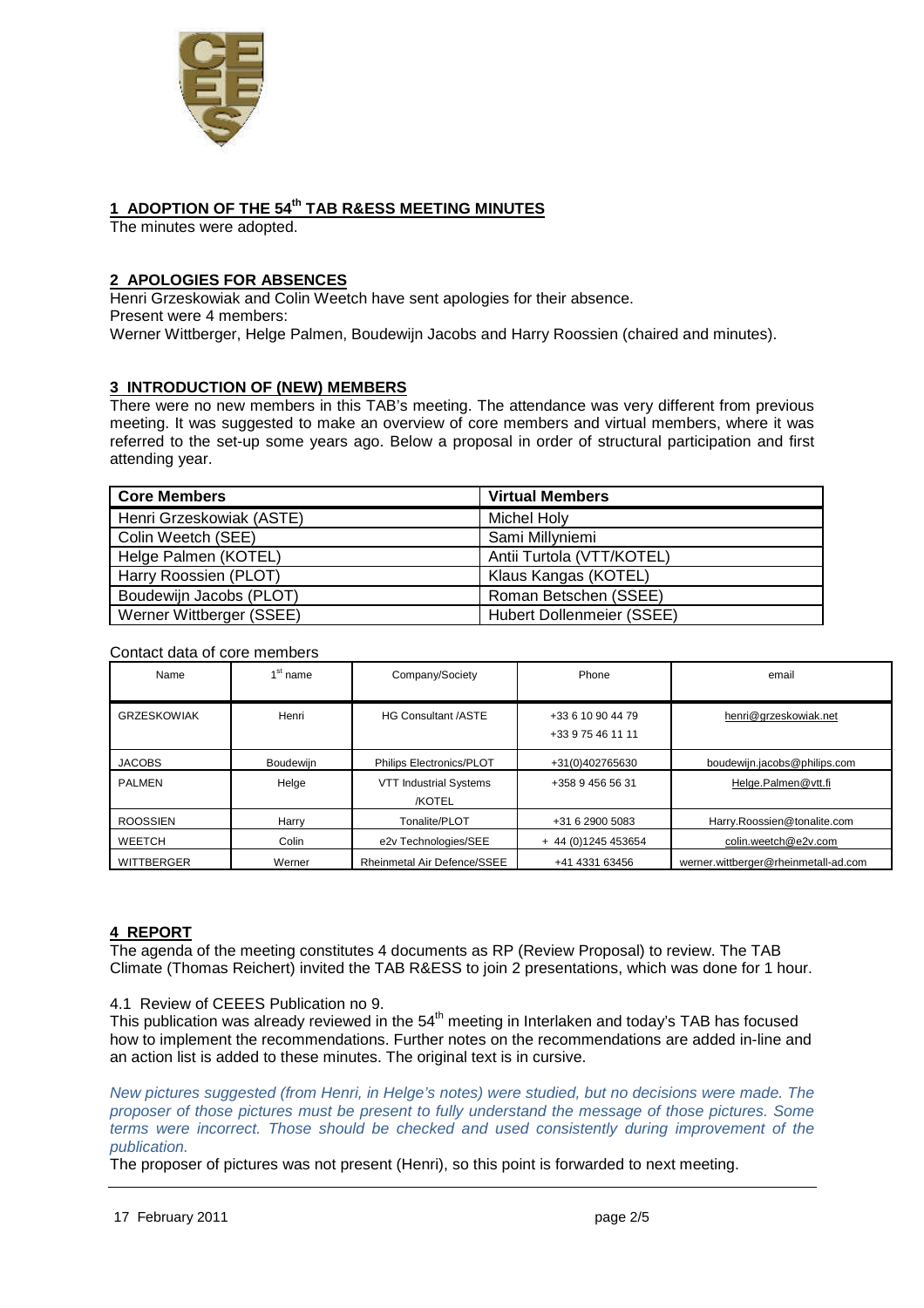

The picture "Actions leading to reliability growth during development" shows that shift to production will lower reliability level. The reason to this should be explained in the publication. The development phases should also be indicated in the picture. The picture includes only tests, but should other issues also be explained? This might require another graph or a table showing for example the use of FMEA, RCA, design rules (and use of derating), DfR (design for reliability) methods etc.

Emphasis was on the word 'might'. The TAB agreed that an explanation need to be given and made an action point for that. Helge is most aware of the Interlaken inputs and the expert background and took the action to come up with a proposal for explanation. (AR 1)

Too simple assumptions about failure rate behaviour in time (infant mortality - constant failure rate or exponential distribution – wear-out period and mechanisms) may be risky in estimating guarantee issues, lifetime etc. Reliable results require quite a large number of test samples as well as long test times. The failure modes and mechanisms found in accelerated testing should be the same as in the field data.

Input from Werner was that often exponential models are used, but that other models are of interest too. The TAB discussed about the different reliability models (as well because of inputs in other documents). The PLOT Reliability workgroup had different presentation on reliability models under chair of Boudewijn. He focused on statistical analysis as key issue too. Therefore Boudewijn is asked to make an explanation on the models. (AR 2)

#### About MTBF calculations based on HALT results: Klaus Kangas recommends to see for example "A method of estimating product field failure rate from results of HALT data", http://www.ewh.ieee.org/soc/cpmt/tc7/ast2008/Bio\_Harry\_McLean.pdf. Some case examples exist, but does the nature of the HALT approach really allow this?

There are doubts within the TAB about the validity of MTBF calculations, especially on the new test techniques like HALT. Werner and his staff members use MIL 217F MTBF calculations, and pinpointed towards full system level. Relationships towards field information are for older systems possible, but often overhauled by new technology. Werner is asked by the TAB to bring the MTBF calculations into perspective and do a proposal to add in the publication. For example: 'although the relationships between MTBF and field data are sparse, if you like to do calculations you can refer to. (AR 3)

As references is the pdf from Harry McLean found to be insufficient. A better reference is the book by K.K. Bothe, World Class Reliability. Another good reference from practical site is from Isabelle Vervenne, who gave some presentations on HALT and MTBF this year within PLOT. Therefore Boudewijn will ask her. (AR 4)

This info will be added to the references list by Werner. (AR 5)

The meeting also thought that something should be mentioned about the reliability of software. The test methods covered in the publication do not include testing or evaluation of software, which should be mentioned. Also it could be added that methods to evaluate maturity of software exist, but the actual reliability of software is difficult to estimate. About terms in general: check for correct English terms and search for example in Wikipedia, http://www.weibull.com/hotwire/issue21/hottopics21.htm, etc.

The importance of software is increasing rapidly, not only the application software, but as well test software. This software as such can constitute a fail mode. With increasing monitoring for new test techniques, as in HALT and HA-ESS, this topic is missing in the document. Therefore the TAB decided to honor this argument and come with a proposal chapter for 'software'. Perhaps on page 10 'Validaton of function'. Harry is asked to come up with a proposal where and what to address. (AR 6)

## More notes by Klaus Kangas:

Failure rate estimates based on MIL-HDBK-217 F Notice 2, could be made, based on the guidance in ANSI/VITA 51.1 (2008). This is not a revision of the handbook, but a standardization of the inputs to the MIL-HDBK-217F Notice 2 calculations to give more consistent results. There exists also updates on prediction models, for example IEC technical report IEC TR 62380: 2004 on the subject and an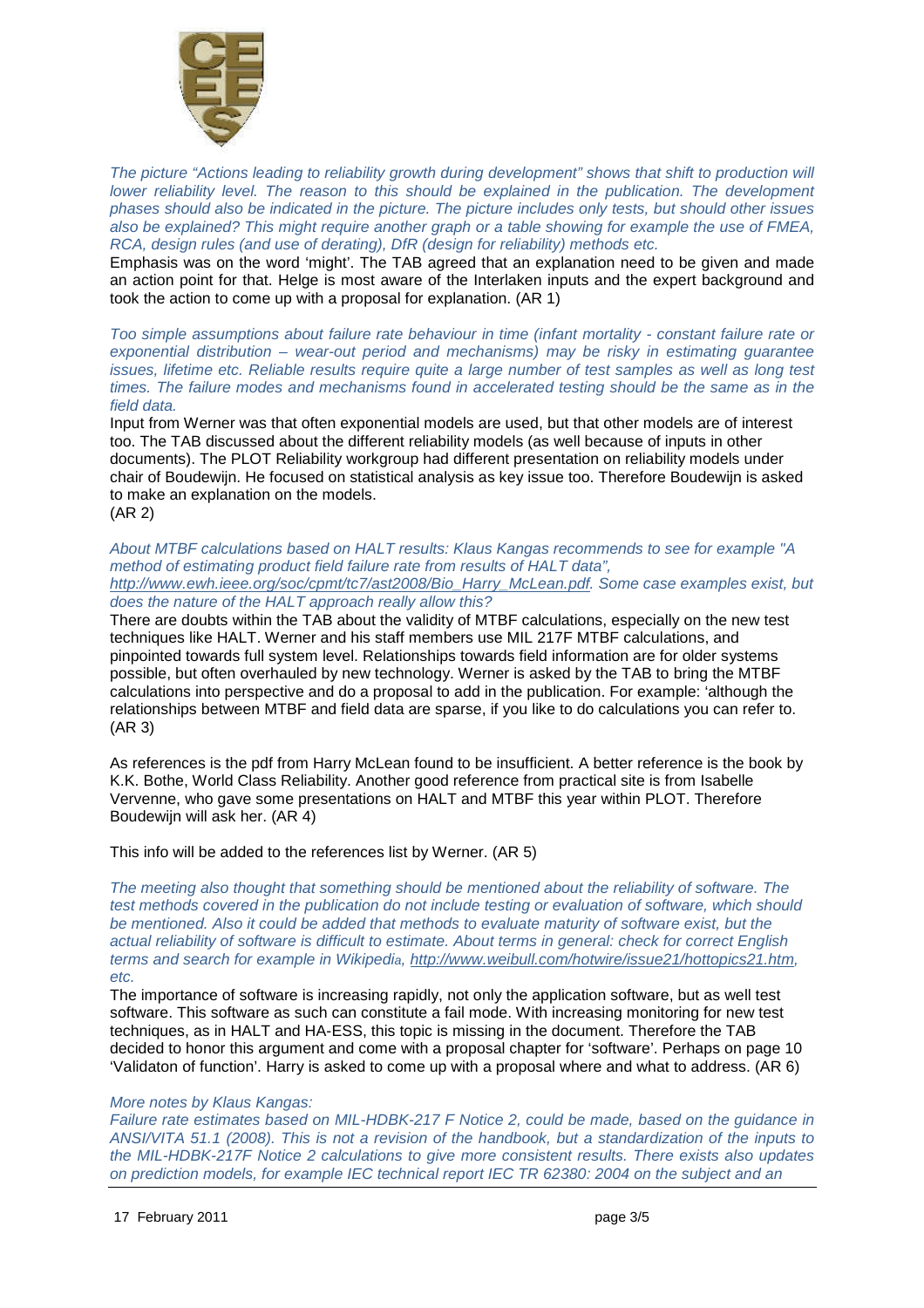

#### updated model / handbook by the RIAC, "The RIAC Handbook of 217Plus Reliability Prediction Models" (2006).

Since MTBF is mentioned in different perspectives and was discussed in broad sense in this TAB again. There are different ways to calculate the MTBF (MIL, Milstress, Relpred, Telcordia, Vidas), it might be of interest to add a separate chapter 'MTBF' or 'Product Life Time Calculation'. This point cannot be addressed without the chairman and is postponed till next meeting.

And about when is a product mature?  $\Rightarrow$ This is challenging – not necessarily clear even at end-oflife… Problems may rise due to problems in hw – sw joint operation. Suppliers or subcontractors may make changes without announcement and infant mortality issues may be repeated.

This is more part of product quality assurance/control. Integration of HALT in production lines (HASS), requalifications or market reviews, but as well incoming inspections can reduce the risk of infant mortalities. Harry will propose some text to add this perspective. (AR 7)

Given the impact and amount of changes on the 2009 version of this document it is proposed to make a 2012 version of the publication. This will be discussed in next meeting when the chairman is present.

### 4.2 ASTE document on HA-ESS

SSEE is working on an updated version of their ESS book. Within this book HA-ESS might be addressed as well. This information can be aligned with the ASTE document, but therefore the consequences should be reviewed. It could be two separate documents, but then the information could be inconsequent and not of benefit for the readers and TAB.

Next to technical, the commercial interests are part of this document, a strategic discussion between SSEE and CEEES need to take place. Due to absence of Henri, Werner is best to take this action point and start with sending out the contents list of the current SSEE ESS book. (AR 8)

Henri/Werner will organize a strategic meeting with Henri Grzeskowiak, Werner Wittberger, Marco Huber and Thomas Reichert. (AR 9)

#### 4.3 & 4.4 Environmental Engineering documents

There was no input and review is postponed till next meeting. There is an action for all core-members to look through the documents and present next time what they think need to be done.

## **5 TOUR OF TABLE**

Werner received only the first 10 pages of the EE documents. Since he is core member and need to review before next meeting, he should have the full document. Henri to decide on this and evt. sent out. (AR 10)

Given the number of actions to implement the proposals in this and previous meeting, it was requested to have an intermediate 'milestone' to check the progress. This could be by phone, mail or different. Henri/Harry will follow up. (AR 11)